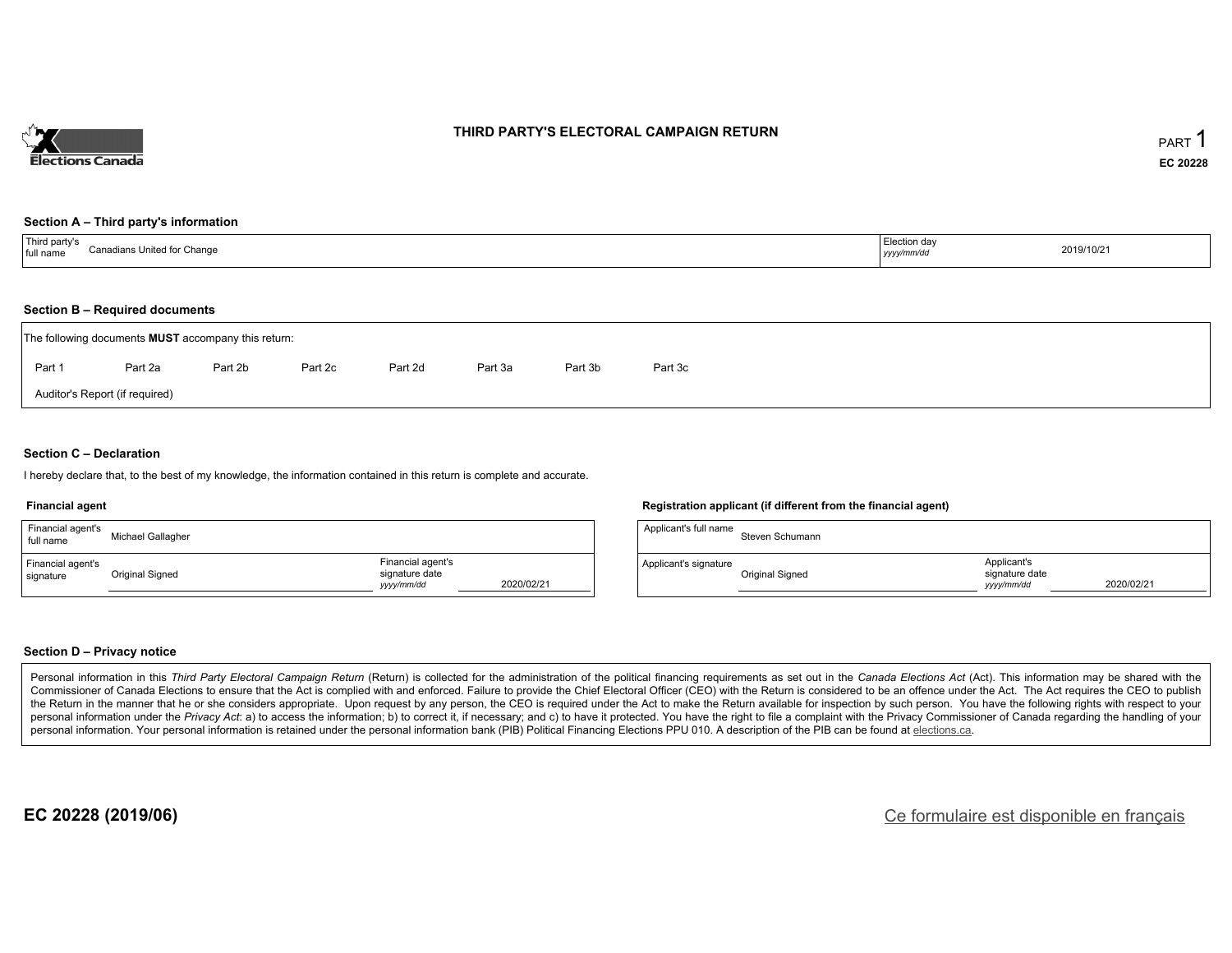

#### **THIRD PARTY'S ELECTORAL CAMPAIGN RETURN HIRD PARTY'S ELECTORAL CAMPAIGN RETURN<br>Statement of monetary contributions received PART 2a PART 2a**

| No.            | Full name                                    | <b>Street</b><br>no. | <b>Street</b> | Apt. | City                                                                              | Prov./<br>Terr. | Postal<br>code | Date<br>received<br>yyyy/mm/dd                         | Individual | <b>Business /</b><br>Commercial<br>organization | Government | <b>Trade union</b> | Corporation<br>without share<br>capital | Unincorporated<br>organization or<br>association |
|----------------|----------------------------------------------|----------------------|---------------|------|-----------------------------------------------------------------------------------|-----------------|----------------|--------------------------------------------------------|------------|-------------------------------------------------|------------|--------------------|-----------------------------------------|--------------------------------------------------|
|                |                                              |                      |               |      |                                                                                   |                 |                |                                                        | \$         | s.                                              | \$         | s.                 | \$                                      | S.                                               |
| 1              | IUOE Canadian Legislative Account            |                      |               |      | <b>Ottawa</b>                                                                     | ON              | <b>K1R7S8</b>  | 2019/10/11                                             |            |                                                 |            | 50,000.00          |                                         |                                                  |
|                | 2  IUOE Local 115                            |                      |               |      | Burnaby                                                                           | BC              | V5G 3T3        | 2019/10/18                                             |            |                                                 |            | 15,000.00          |                                         |                                                  |
|                | 3 Canadian Conference of Operating Engineers |                      |               |      | Oakville                                                                          | ON              | L6L 6X8        | 2019/10/21                                             |            |                                                 |            |                    | 18,000.00                               |                                                  |
| $\overline{4}$ | IUOE Local 793                               |                      |               |      | Oakville                                                                          | ON              | L6L 6X8        | 2019/11/01                                             |            |                                                 |            | 15,000.00          |                                         |                                                  |
|                |                                              |                      |               |      |                                                                                   |                 |                |                                                        |            |                                                 |            |                    |                                         |                                                  |
|                |                                              |                      |               |      |                                                                                   |                 |                |                                                        |            |                                                 |            |                    |                                         |                                                  |
|                |                                              |                      |               |      |                                                                                   |                 |                |                                                        |            |                                                 |            |                    |                                         |                                                  |
|                |                                              |                      |               |      |                                                                                   |                 |                |                                                        |            |                                                 |            |                    |                                         |                                                  |
|                |                                              |                      |               |      |                                                                                   |                 |                |                                                        |            |                                                 |            |                    |                                         |                                                  |
|                |                                              |                      |               |      |                                                                                   |                 |                |                                                        |            |                                                 |            |                    |                                         |                                                  |
|                |                                              |                      |               |      |                                                                                   |                 |                |                                                        |            |                                                 |            |                    |                                         |                                                  |
|                |                                              |                      |               |      |                                                                                   |                 |                |                                                        |            |                                                 |            |                    |                                         |                                                  |
|                |                                              |                      |               |      |                                                                                   |                 |                |                                                        |            |                                                 |            |                    |                                         |                                                  |
|                |                                              |                      |               |      |                                                                                   |                 |                |                                                        |            |                                                 |            |                    |                                         |                                                  |
|                |                                              |                      |               |      |                                                                                   |                 |                | Totals carried forward from previous page \$           |            |                                                 |            |                    |                                         |                                                  |
|                |                                              |                      |               |      | Total amount of monetary contributions by contributors who gave over \$200 (A)    |                 |                |                                                        |            |                                                 |            | 3.00               | 1.00                                    |                                                  |
|                |                                              |                      |               |      |                                                                                   |                 |                | Number of contributors who gave over \$200             |            |                                                 |            |                    |                                         |                                                  |
|                |                                              |                      |               |      | Total amount of monetary contributions by contributors who gave \$200 or less (B) |                 |                |                                                        |            |                                                 |            |                    |                                         |                                                  |
|                |                                              |                      |               |      |                                                                                   |                 |                | Number of contributors who gave \$200 or less          |            |                                                 |            |                    |                                         |                                                  |
|                |                                              |                      |               |      |                                                                                   |                 |                | Total amount of all monetary contributions (A+B)       |            |                                                 |            | 80,000.00          | 18,000.00                               |                                                  |
|                |                                              |                      |               |      |                                                                                   |                 |                | Number of contributors who gave monetary contributions |            |                                                 |            |                    |                                         |                                                  |

| <sup>l</sup> Third<br>United for<br>∵Chang<br>`anadi:<br>party | ' day<br>2019/10/2<br>.<br>nm/du<br>,,,, | Page | $\cdot$ |  |
|----------------------------------------------------------------|------------------------------------------|------|---------|--|
|----------------------------------------------------------------|------------------------------------------|------|---------|--|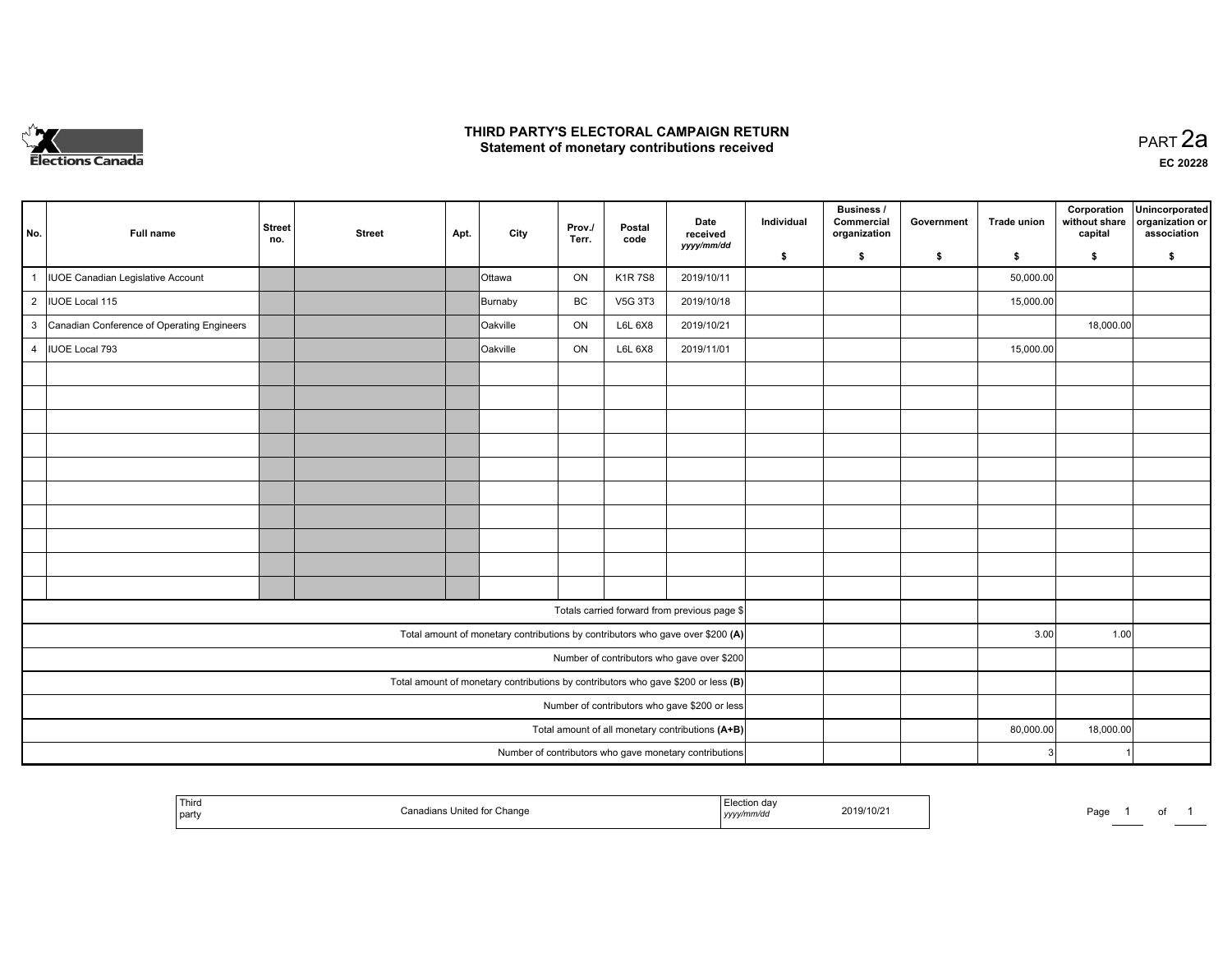

### **THIRD PARTY'S ELECTORAL CAMPAIGN RETURN**  THIRD PARTY'S ELECTORAL CAMPAIGN RETURN<br>Statement of non-monetary contributions received

| No.            | Full name         | <b>Street</b><br>no. | <b>Street</b> | Apt. | City          | Prov./<br>Terr. | Postal<br>code | Date<br>received                                                                      | Individual   | Business /<br>Commercial<br>organization | Government | <b>Trade union</b> | Corporation<br>without share<br>capital | Unincorporated<br>organization or<br>association |
|----------------|-------------------|----------------------|---------------|------|---------------|-----------------|----------------|---------------------------------------------------------------------------------------|--------------|------------------------------------------|------------|--------------------|-----------------------------------------|--------------------------------------------------|
|                |                   |                      |               |      |               |                 |                | yyyy/mm/dd                                                                            | \$           | s.                                       | \$         | S.                 | \$                                      | S.                                               |
| 1              | Steven Schumann   |                      |               |      | <b>Ottawa</b> | ON              | <b>K1R7S8</b>  | 2019/09/18                                                                            | 560.00       |                                          |            |                    |                                         |                                                  |
|                | 2 Steven Schumann |                      |               |      | <b>Ottawa</b> | ON              | <b>K1R7S8</b>  | 2019/09/30                                                                            | 160.00       |                                          |            |                    |                                         |                                                  |
|                | 3 Steven Schumann |                      |               |      | <b>Ottawa</b> | ON              | <b>K1R7S8</b>  | 2019/10/09                                                                            | 160.00       |                                          |            |                    |                                         |                                                  |
| $\overline{4}$ | Steven Schumann   |                      |               |      | <b>Ottawa</b> | ON              | <b>K1R7S8</b>  | 2019/10/17                                                                            | 80.00        |                                          |            |                    |                                         |                                                  |
|                | 5 Steven Schumann |                      |               |      | Ottawa        | ON              | <b>K1R7S8</b>  | 2019/10/18                                                                            | 80.00        |                                          |            |                    |                                         |                                                  |
|                |                   |                      |               |      |               |                 |                |                                                                                       |              |                                          |            |                    |                                         |                                                  |
|                |                   |                      |               |      |               |                 |                |                                                                                       |              |                                          |            |                    |                                         |                                                  |
|                |                   |                      |               |      |               |                 |                |                                                                                       |              |                                          |            |                    |                                         |                                                  |
|                |                   |                      |               |      |               |                 |                |                                                                                       |              |                                          |            |                    |                                         |                                                  |
|                |                   |                      |               |      |               |                 |                |                                                                                       |              |                                          |            |                    |                                         |                                                  |
|                |                   |                      |               |      |               |                 |                |                                                                                       |              |                                          |            |                    |                                         |                                                  |
|                |                   |                      |               |      |               |                 |                |                                                                                       |              |                                          |            |                    |                                         |                                                  |
|                |                   |                      |               |      |               |                 |                |                                                                                       |              |                                          |            |                    |                                         |                                                  |
|                |                   |                      |               |      |               |                 |                |                                                                                       |              |                                          |            |                    |                                         |                                                  |
|                |                   |                      |               |      |               |                 |                | Totals carried forward from previous page \$                                          |              |                                          |            |                    |                                         |                                                  |
|                |                   |                      |               |      |               |                 |                | Total amount of non-monetary contributions by contributors who gave over \$200 (A)    | 560.00       |                                          |            |                    |                                         |                                                  |
|                |                   |                      |               |      |               |                 |                | Number of contributors who gave over \$200                                            |              |                                          |            |                    |                                         |                                                  |
|                |                   |                      |               |      |               |                 |                | Total amount of non-monetary contributions by contributors who gave \$200 or less (B) | 480.00       |                                          |            |                    |                                         |                                                  |
|                |                   |                      |               |      |               |                 |                | Number of contributors who gave \$200 or less                                         |              |                                          |            |                    |                                         |                                                  |
|                |                   |                      |               |      |               |                 |                | Total amount of all non-monetary contributions (A+B)                                  | 1,040.00     |                                          |            |                    |                                         |                                                  |
|                |                   |                      |               |      |               |                 |                | Number of contributors who gave non-monetary contributions                            | $\mathbf{1}$ |                                          |            |                    |                                         |                                                  |

| ' Third<br>  party | ,,,,, | 2019/10/2<br>the contract of the contract of the contract of the contract of the contract of<br>17777 | Pag<br>.<br>- - |
|--------------------|-------|-------------------------------------------------------------------------------------------------------|-----------------|
|--------------------|-------|-------------------------------------------------------------------------------------------------------|-----------------|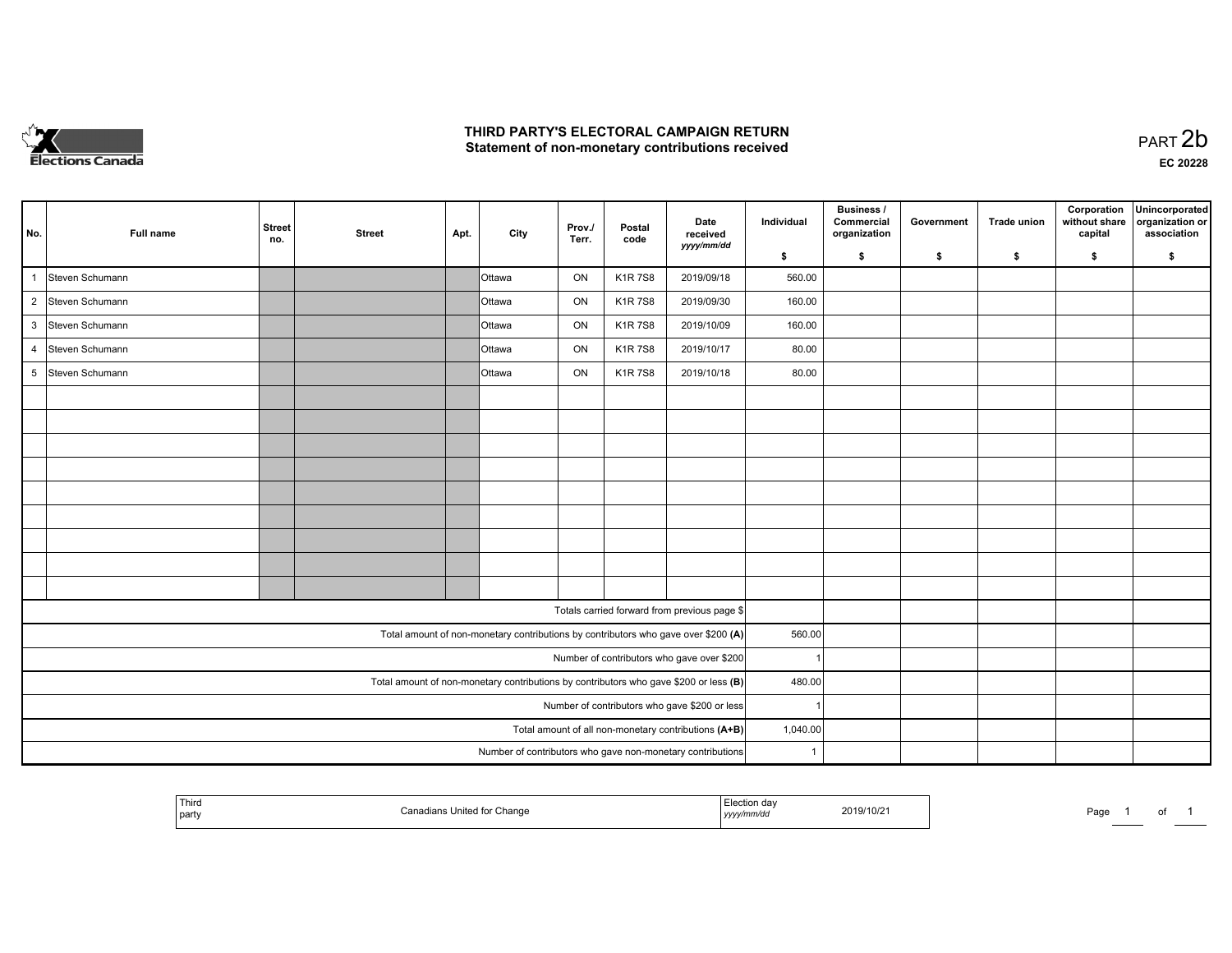

### **THIRD PARTY'S ELECTORAL CAMPAIGN RETURN STATE:** PRACT OF OPPRESS TO PART 2C STATE STATE STATE STATE STATE STATE STATE STATE STATE STATE STATE STATE STA<br>PART 2C Statement of operating loans received

**EC 20228**

|     |           |               |               |      |      |                 |                |                                                                   | Individual | Business /<br>Commercial | Government | Trade union  |         | Corporation Unincorporated                   |
|-----|-----------|---------------|---------------|------|------|-----------------|----------------|-------------------------------------------------------------------|------------|--------------------------|------------|--------------|---------|----------------------------------------------|
| No. | Full name | Street<br>no. | <b>Street</b> | Apt. | City | Prov./<br>Terr. | Postal<br>code | Date<br>received                                                  |            | organization             |            |              | capital | without share organization or<br>association |
|     |           |               |               |      |      |                 |                | yyyy/mm/dd                                                        | \$         | \$                       | \$         | $\mathbf{s}$ | \$      | \$                                           |
|     |           |               |               |      |      |                 |                |                                                                   |            |                          |            |              |         |                                              |
|     |           |               |               |      |      |                 |                |                                                                   |            |                          |            |              |         |                                              |
|     |           |               |               |      |      |                 |                |                                                                   |            |                          |            |              |         |                                              |
|     |           |               |               |      |      |                 |                |                                                                   |            |                          |            |              |         |                                              |
|     |           |               |               |      |      |                 |                |                                                                   |            |                          |            |              |         |                                              |
|     |           |               |               |      |      |                 |                |                                                                   |            |                          |            |              |         |                                              |
|     |           |               |               |      |      |                 |                |                                                                   |            |                          |            |              |         |                                              |
|     |           |               |               |      |      |                 |                |                                                                   |            |                          |            |              |         |                                              |
|     |           |               |               |      |      |                 |                |                                                                   |            |                          |            |              |         |                                              |
|     |           |               |               |      |      |                 |                |                                                                   |            |                          |            |              |         |                                              |
|     |           |               |               |      |      |                 |                |                                                                   |            |                          |            |              |         |                                              |
|     |           |               |               |      |      |                 |                |                                                                   |            |                          |            |              |         |                                              |
|     |           |               |               |      |      |                 |                |                                                                   |            |                          |            |              |         |                                              |
|     |           |               |               |      |      |                 |                |                                                                   |            |                          |            |              |         |                                              |
|     |           |               |               |      |      |                 |                | Totals carried forward from previous page \$                      |            |                          |            |              |         |                                              |
|     |           |               |               |      |      |                 |                | Total amount of loans by lenders who provided over \$200 (A)      |            |                          |            |              |         |                                              |
|     |           |               |               |      |      |                 |                | Number of lenders who provided over \$200                         |            |                          |            |              |         |                                              |
|     |           |               |               |      |      |                 |                | Total amount of loans by lenders who provided \$200 or less $(B)$ |            |                          |            |              |         |                                              |
|     |           |               |               |      |      |                 |                | Number of lenders who provided \$200 or less                      |            |                          |            |              |         |                                              |
|     |           |               |               |      |      |                 |                | Total amount of all loans (A+B)                                   |            |                          |            |              |         |                                              |
|     |           |               |               |      |      |                 |                | Number of all lenders who provided loans                          |            |                          |            |              |         |                                              |

| ' Thira<br>`onor<br>party | i Election dav<br>Change<br>, yyyy/mm/dd | 2019/10/21 | Page |
|---------------------------|------------------------------------------|------------|------|
|---------------------------|------------------------------------------|------------|------|

of 1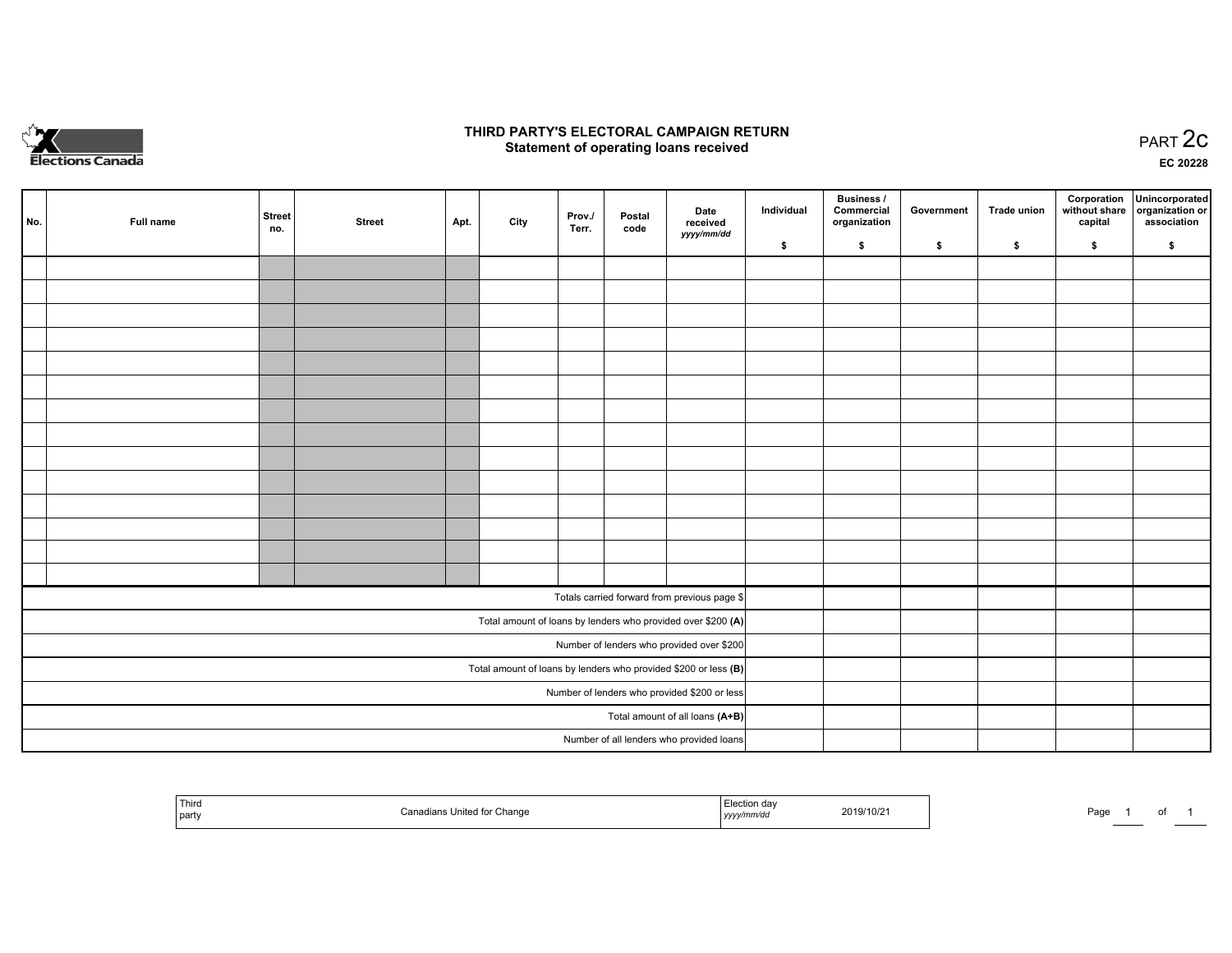# **Elections Canada**

## **THIRD PARTY'S ELECTORAL CAMPAIGN RETURN Summary of inflows**

| PART <sub>2d</sub> |  |
|--------------------|--|
| EC 20228           |  |

| No.          | Type of contributor / lender                 | <b>Monetary</b><br>contributions<br>(Part 2a) | Non-monetary<br>contributions<br>(Part 2b) | Loans<br>(Part 2c) | <b>Total</b> | Number of<br>contributors and<br>lenders |  |  |  |
|--------------|----------------------------------------------|-----------------------------------------------|--------------------------------------------|--------------------|--------------|------------------------------------------|--|--|--|
|              |                                              | \$                                            | \$                                         | \$                 | \$           |                                          |  |  |  |
| 1.           | Individuals                                  |                                               | 1,040.00                                   |                    | 1,040.00     |                                          |  |  |  |
| 2.           | Businesses / Commercial organizations        |                                               |                                            |                    |              |                                          |  |  |  |
| 3.           | Governments                                  |                                               |                                            |                    |              |                                          |  |  |  |
| 4.           | Trade unions                                 | 80,000.00                                     |                                            |                    | 80,000.00    |                                          |  |  |  |
| 5.           | Corporations without share capital           | 18,000.00                                     |                                            |                    | 18,000.00    |                                          |  |  |  |
| 6.           | Unincorporated organizations or associations |                                               |                                            |                    |              |                                          |  |  |  |
| 7.           | Total (items 1 to 6)                         | 98,000.00                                     | 1,040.00                                   |                    | 99,040.00    |                                          |  |  |  |
| <b>Total</b> |                                              |                                               |                                            |                    |              |                                          |  |  |  |
| 8.           | Amount of third party's resources used       |                                               |                                            |                    | 350,000.00   |                                          |  |  |  |
| 9.           | Grand total (items 7 and 8)                  | 98,000.00                                     | 1,040.00                                   |                    | 449,040.00   |                                          |  |  |  |

| Third<br>party | Canadians United for Change | Election dav<br>yyyy/mm/dd | 2019/10/21 |
|----------------|-----------------------------|----------------------------|------------|
|----------------|-----------------------------|----------------------------|------------|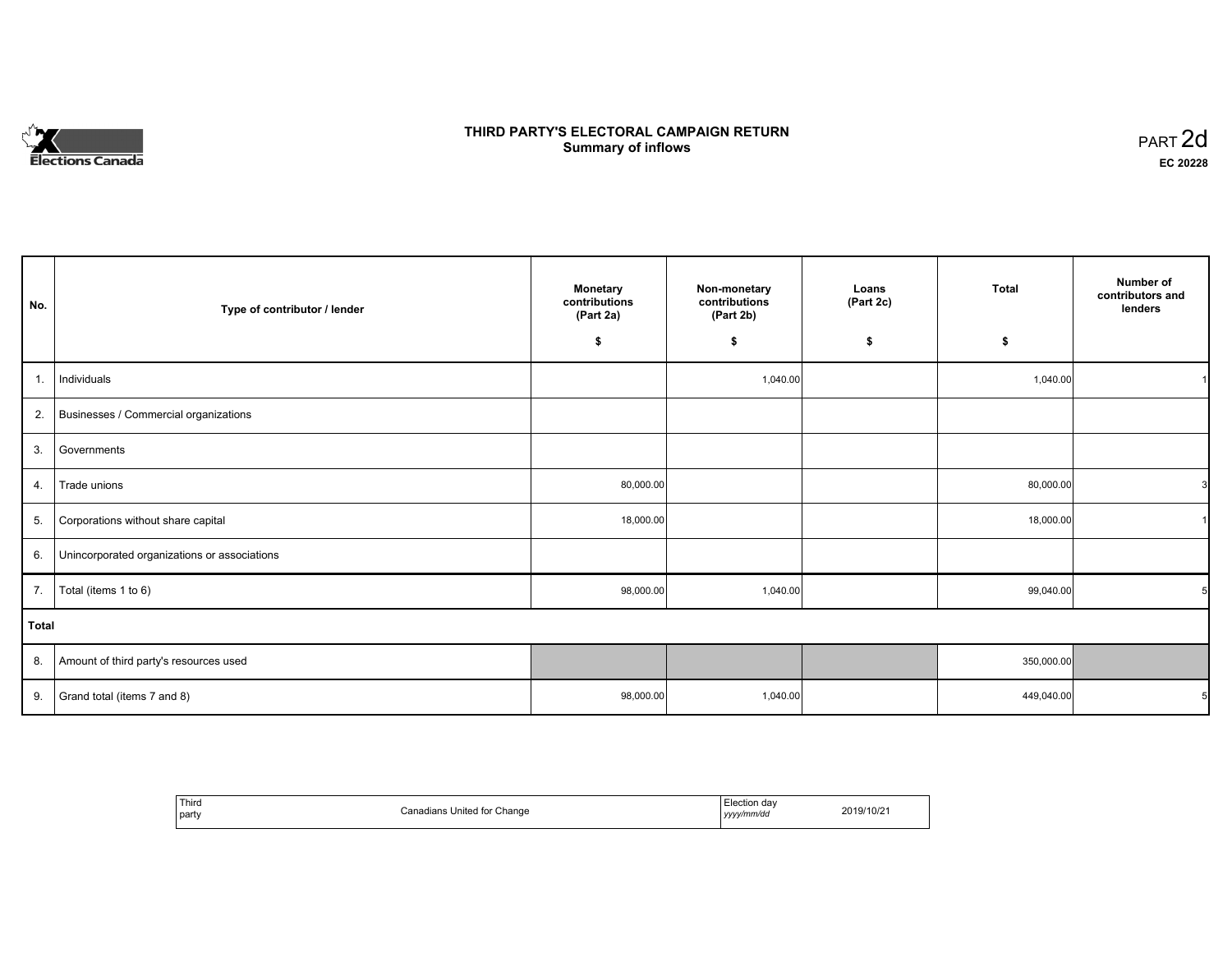

## **THIRD PARTY'S ELECTORAL CAMPAIGN RETURN Statement of expenses incurred for regulated activities that take place during the pre-election period**  *(Only applicable to a fixed-date general election)*

PART 3a **EC 20228**

For a list of expense types, expense categories and expense subcategories, refer to Annex II in the Instructions.

| No.            | Date<br>incurred<br>yyyy/mm/dd | ED Code<br>(if applicable) | Supplier       | <b>Expense type</b> | Expense<br>category | Expense<br>subcategory | <b>Starting date</b><br>of activity,<br>advertisement<br>or survey<br>yyyy/mm/dd | <b>Ending date</b><br>of activity,<br>advertisement<br>or survey<br>yyyy/mm/dd | Place of activity or<br>advertisement        | <b>Expense amount</b><br>\$ |
|----------------|--------------------------------|----------------------------|----------------|---------------------|---------------------|------------------------|----------------------------------------------------------------------------------|--------------------------------------------------------------------------------|----------------------------------------------|-----------------------------|
|                | 2019/08/14                     |                            | Hart Research  | Election Survey     | Election Survey     | Election Survey        | 2019/08/14                                                                       | 2019/09/10                                                                     | National                                     | 23,091.07                   |
| $\overline{2}$ | 2019/08/27                     |                            | Decision Point | Election Survey     | Election Survey     | Election Survey        | 2019/09/01                                                                       | 2019/09/08                                                                     | National                                     | 9,407.25                    |
|                |                                |                            |                |                     |                     |                        |                                                                                  |                                                                                |                                              |                             |
|                |                                |                            |                |                     |                     |                        |                                                                                  |                                                                                |                                              |                             |
|                |                                |                            |                |                     |                     |                        |                                                                                  |                                                                                |                                              |                             |
|                |                                |                            |                |                     |                     |                        |                                                                                  |                                                                                |                                              |                             |
|                |                                |                            |                |                     |                     |                        |                                                                                  |                                                                                |                                              |                             |
|                |                                |                            |                |                     |                     |                        |                                                                                  |                                                                                |                                              |                             |
|                |                                |                            |                |                     |                     |                        |                                                                                  |                                                                                |                                              |                             |
|                |                                |                            |                |                     |                     |                        |                                                                                  |                                                                                |                                              |                             |
|                |                                |                            |                |                     |                     |                        |                                                                                  |                                                                                |                                              |                             |
|                |                                |                            |                |                     |                     |                        |                                                                                  |                                                                                |                                              |                             |
|                |                                |                            |                |                     |                     |                        |                                                                                  |                                                                                |                                              |                             |
|                |                                |                            |                |                     |                     |                        |                                                                                  |                                                                                |                                              |                             |
|                |                                |                            |                |                     |                     |                        |                                                                                  |                                                                                |                                              |                             |
|                |                                |                            |                |                     |                     |                        |                                                                                  |                                                                                |                                              |                             |
|                |                                |                            |                |                     |                     |                        |                                                                                  |                                                                                |                                              |                             |
|                |                                |                            |                |                     |                     |                        |                                                                                  |                                                                                | Totals carried forward from previous page \$ | 0.00                        |
|                |                                |                            |                |                     |                     |                        |                                                                                  |                                                                                | Total \$                                     | 32,498.32                   |

|  | Third<br>  party | Chang | on dav<br>,,,,, | 2019/10/2<br>the contract of the contract of the contract of the contract of the contract of | Pag. |  |  |
|--|------------------|-------|-----------------|----------------------------------------------------------------------------------------------|------|--|--|
|--|------------------|-------|-----------------|----------------------------------------------------------------------------------------------|------|--|--|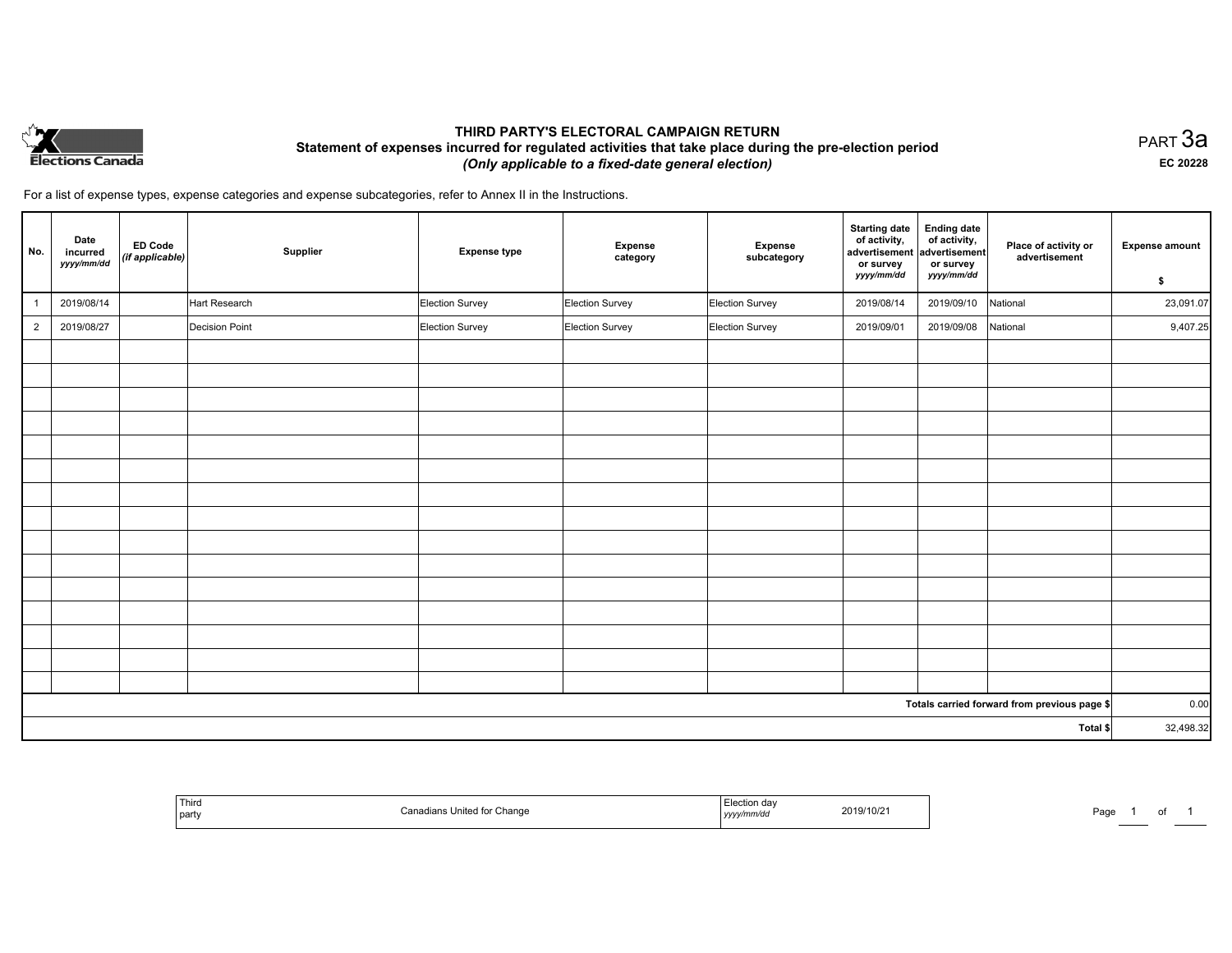

# **THIRD PARTY'S ELECTORAL CAMPAIGN RETURN Statement of expenses incurred for regulated activities that take place during the election period**<br>PART  $3\mathsf{b}$

**EC 20228**

For a list of expense types, expense categories and expense subcategories, refer to Annex II in the Instructions.

| No.            | Date<br>incurred<br>yyyy/mm/dd | ED Code<br>(if applicable) | Supplier                  | <b>Expense type</b>         | <b>Expense</b><br>category   | <b>Expense</b><br>subcategory | <b>Starting date</b><br>of activity,<br>advertisement<br>or survey | <b>Ending date</b><br>of activity,<br>advertisement<br>or survey | Place of activity or<br>advertisement        | <b>Expense amount</b> |
|----------------|--------------------------------|----------------------------|---------------------------|-----------------------------|------------------------------|-------------------------------|--------------------------------------------------------------------|------------------------------------------------------------------|----------------------------------------------|-----------------------|
|                |                                |                            |                           |                             |                              |                               | yyyy/mm/dd                                                         | yyyy/mm/dd                                                       |                                              | \$                    |
|                | 2019/09/18                     |                            | Sage Media                | <b>Election Advertising</b> | TV and Radio                 | <b>Placement Costs</b>        | 2019/10/02                                                         | 2019/10/20                                                       | National                                     | 233,863.67            |
| $\overline{2}$ | 2019/09/16                     |                            | Hamburger Gibson Creative | Election Advertising        | Design and Development       | <b>Production Costs</b>       | 2019/09/16                                                         | 2019/09/26                                                       | National                                     | 33,060.64             |
| 3              | 2019/09/17                     |                            | Hamburger Gibson Creative | Election Advertising        | Social Media                 | <b>Placement Costs</b>        | 2019/09/20                                                         | 2019/10/20                                                       | National                                     | 27.204.28             |
| $\overline{4}$ | 2019/09/17                     |                            | Bank of Montreal          | Partisan Activity           | Other                        | Bank Fees                     | 2019/09/17                                                         | 2019/09/17                                                       | National                                     | 155.36                |
| 5              | 2019/09/19                     |                            | Bank of Montreal          | Partisan Activity           | Other                        | Bank/Wire Fees                | 2019/09/19                                                         | 2019/09/19                                                       | National                                     | 18.81                 |
| 6              | 2019/09/19                     |                            | <b>Bank of Montreal</b>   | Partisan Activity           | Other                        | Bank/Wire Fees                | 2019/09/19                                                         | 2019/09/19                                                       | National                                     | 10.00                 |
|                | 2019/10/16                     |                            | Bank of Montreal          | Partisan Activity           | Other                        | Bank/Wire Fees                | 2019/10/16                                                         | 2019/10/16                                                       | National                                     | 125.00                |
| 8              | 2019/10/16                     |                            | <b>Bank of Montreal</b>   | Partisan Activity           | Other                        | <b>Bank/Wire Fees</b>         | 2019/10/16                                                         | 2019/10/16                                                       | National                                     | 10.00                 |
| 9              | 2019/08/27                     |                            | Cavalluzzo LLP            | Partisan Activity           | Salaries, Wages & Consulting | Other - Legal Fees            | 2019/08/27                                                         | 2019/09/30                                                       | National                                     | 537.66                |
| 10             | 2019/10/05                     |                            | Cavalluzzo LLP            | Partisan Activity           | Salaries, Wages & Consulting | Other - Legal Fees            | 2019/10/01                                                         | 2019/10/20                                                       | National                                     | 230.52                |
| 11             | 2019/11/29                     |                            | <b>Bank of Montreal</b>   | Partisan Activity           | Other                        | <b>Bank Charges</b>           | 2019/11/29                                                         | 2019/11/29                                                       | National                                     | 0.20                  |
| 12             | 2019/10/31                     |                            | Bank of Montreal          | Partisan Activity           | <b>Other</b>                 | Deposit Fee                   | 2019/10/31                                                         | 2019/10/31                                                       | National                                     | 0.60                  |
| 13             | 2019/10/09                     |                            | Sage Media                | <b>Election Advertising</b> | TV and Radio                 | <b>Placement Ads</b>          | 2019/10/14                                                         | 2019/10/20                                                       | National                                     | 50,848.50             |
| 14             | 2019/09/18                     |                            | Steven Schumann           | Partisan Activity           | Salaries, Wages & Consulting | Wages                         | 2019/10/18                                                         | 2019/10/18                                                       | National                                     | 580.00                |
| 15             | 2019/09/30                     |                            | Steven Schumann           | Partisan Activity           | Salaries, Wages & Consulting | Wages                         | 2019/09/30                                                         | 2019/09/30                                                       | National                                     | 160.00                |
| 16             | 2019/10/09                     |                            | Steven Schumann           | Partisan Activity           | Salaries, Wages & Consulting | Wages                         | 2019/10/09                                                         | 2019/10/09                                                       | National                                     | 160.00                |
| 17             | 2019/10/09                     |                            | Steven Schumann           | Partisan Activity           | Salaries, Wages & Consulting | Wages                         | 2019/10/17                                                         | 2019/10/17                                                       | National                                     | 80.00                 |
|                |                                |                            |                           |                             |                              |                               |                                                                    |                                                                  | Totals carried forward from previous page \$ |                       |
|                |                                |                            |                           |                             |                              |                               |                                                                    |                                                                  | Total \$                                     | 347,025.46            |

| Election dav<br>2019/10/21<br>Change<br>Canadians<br>United<br>тог<br>vy/mm/dd<br>,,,,,, | Third<br>party |  |
|------------------------------------------------------------------------------------------|----------------|--|
|------------------------------------------------------------------------------------------|----------------|--|

Page 1 of 2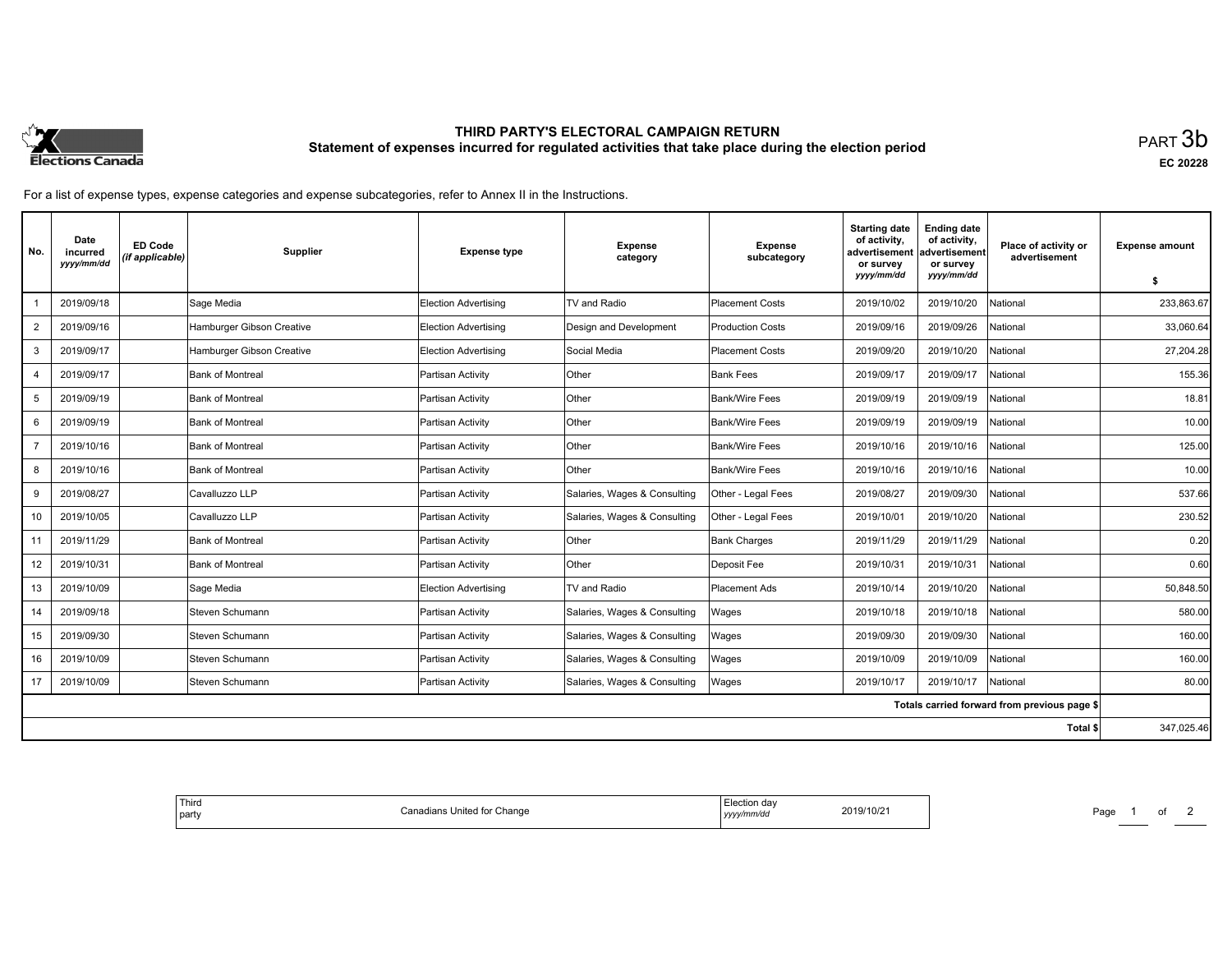

# **THIRD PARTY'S ELECTORAL CAMPAIGN RETURN Statement of expenses incurred for regulated activities that take place during the election period**<br>PART  $3\mathsf{b}$

**EC 20228**

of  $2$ 

For a list of expense types, expense categories and expense subcategories, refer to Annex II in the Instructions.

| No. | Date<br>incurred<br>yyyy/mm/dd | <b>ED Code</b><br>(if applicable) | Supplier                  | <b>Expense type</b> | <b>Expense</b><br>category   | Expense<br>subcategory | <b>Starting date</b><br>of activity,<br>advertisement<br>or survey<br>yyyy/mm/dd | <b>Ending date</b><br>of activity,<br>advertisement<br>or survey<br>yyyy/mm/dd | Place of activity or<br>advertisement        | <b>Expense amount</b> |
|-----|--------------------------------|-----------------------------------|---------------------------|---------------------|------------------------------|------------------------|----------------------------------------------------------------------------------|--------------------------------------------------------------------------------|----------------------------------------------|-----------------------|
|     |                                |                                   |                           |                     |                              |                        |                                                                                  |                                                                                |                                              | \$                    |
| 18  | 2019/09/06                     |                                   | Steven Schumann           | Partisan Activity   | Salaries, Wages & Consulting | Wages                  | 2019/10/18                                                                       | 2019/10/18                                                                     |                                              | 80.00                 |
| 19  | 2019/09/06                     |                                   | Hamburger Gibson Creative | Partisan Activity   | Salaries, Wages & Consulting | Consulting Fees        | 2019/09/06                                                                       | 2019/10/20                                                                     |                                              | 20,436.49             |
|     |                                |                                   |                           |                     |                              |                        |                                                                                  |                                                                                |                                              |                       |
|     |                                |                                   |                           |                     |                              |                        |                                                                                  |                                                                                |                                              |                       |
|     |                                |                                   |                           |                     |                              |                        |                                                                                  |                                                                                |                                              |                       |
|     |                                |                                   |                           |                     |                              |                        |                                                                                  |                                                                                |                                              |                       |
|     |                                |                                   |                           |                     |                              |                        |                                                                                  |                                                                                |                                              |                       |
|     |                                |                                   |                           |                     |                              |                        |                                                                                  |                                                                                |                                              |                       |
|     |                                |                                   |                           |                     |                              |                        |                                                                                  |                                                                                |                                              |                       |
|     |                                |                                   |                           |                     |                              |                        |                                                                                  |                                                                                |                                              |                       |
|     |                                |                                   |                           |                     |                              |                        |                                                                                  |                                                                                |                                              |                       |
|     |                                |                                   |                           |                     |                              |                        |                                                                                  |                                                                                |                                              |                       |
|     |                                |                                   |                           |                     |                              |                        |                                                                                  |                                                                                |                                              |                       |
|     |                                |                                   |                           |                     |                              |                        |                                                                                  |                                                                                |                                              |                       |
|     |                                |                                   |                           |                     |                              |                        |                                                                                  |                                                                                |                                              |                       |
|     |                                |                                   |                           |                     |                              |                        |                                                                                  |                                                                                |                                              |                       |
|     |                                |                                   |                           |                     |                              |                        |                                                                                  |                                                                                |                                              |                       |
|     |                                |                                   |                           |                     |                              |                        |                                                                                  |                                                                                | Totals carried forward from previous page \$ | 347,025.48            |
|     |                                |                                   |                           |                     |                              |                        |                                                                                  |                                                                                | Total \$                                     | 357,541.95            |

|  | Third<br>  party | r Change<br>$\overline{a}$<br> | ction dav<br>2019/10/21<br>mm/dd<br><b>yy,</b> | Page<br><u> The Communication of the Communication of</u> |
|--|------------------|--------------------------------|------------------------------------------------|-----------------------------------------------------------|
|--|------------------|--------------------------------|------------------------------------------------|-----------------------------------------------------------|